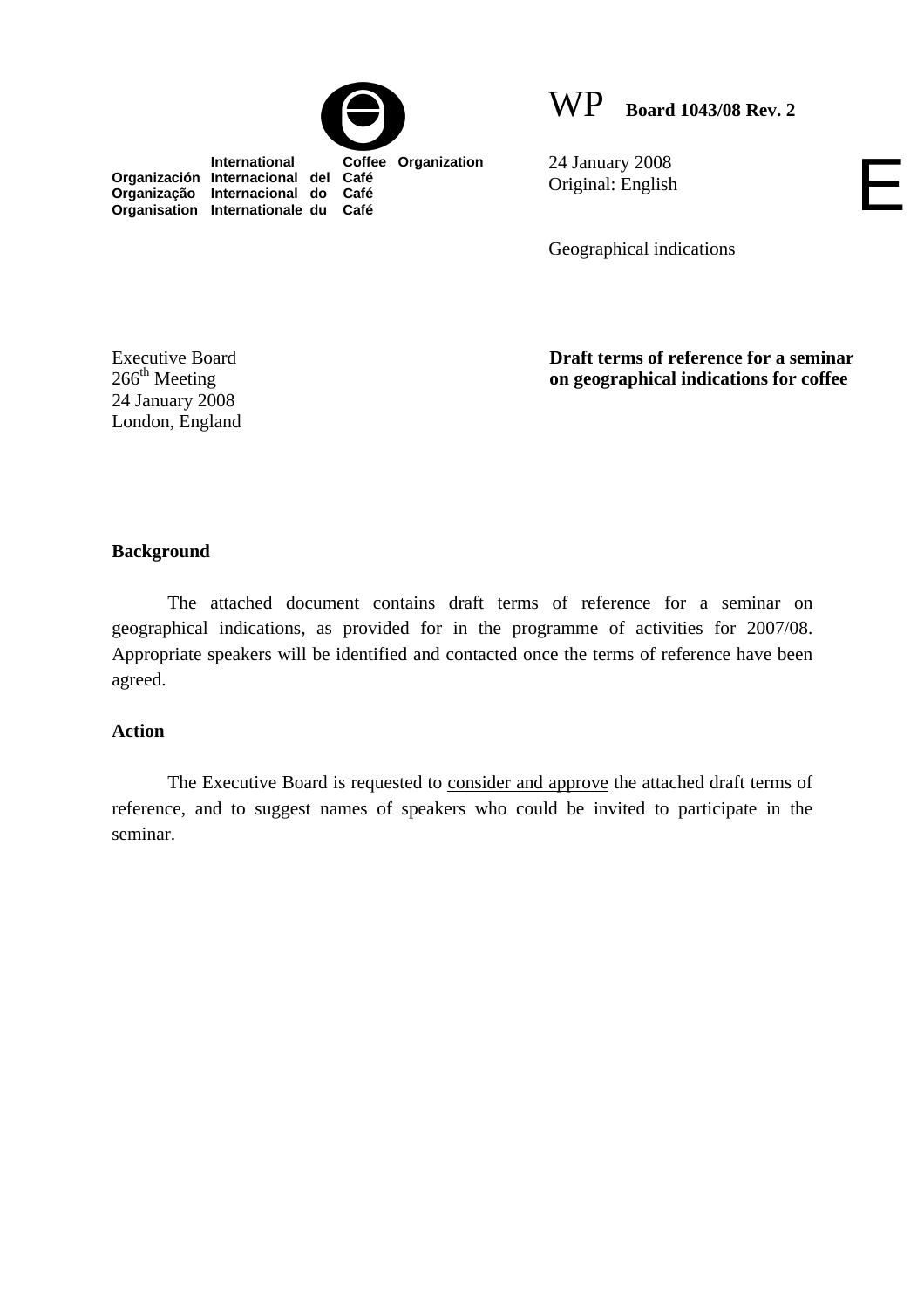## **DRAFT TERMS OF REFERENCE FOR A SEMINAR ON GEOGRAPHICAL INDICATIONS FOR COFFEE**

#### **Introduction**

1. Geographical indications identify a product as originating in a specific geographical territory, region or locality, where a given quality, reputation or other characteristic is essentially attributable to its geographical origin. In other words, the concept of geographical indications is used to differentiate a product that has a specific geographical origin and possesses special features that are due to that place of origin. This concept can be used in marketing strategies to develop an image of a product grown or produced in certain geographical areas to enhance consumer awareness and, under some circumstances, receive premiums above the market price. Some coffee producers have followed the lead of a number of companies and producers of other commodities in implementing this marketing strategy.

2. This issue has been discussed within the World Trade Organization through the Agreement on Trade-Related Aspects of Intellectual Property Rights (TRIPS), which specifically states in its Article 22 that Members shall provide the legal means to prevent:

- "(a) the use of any means in the designation or presentation of a good that indicates or suggests that the good in question originates in a geographical area other than the true place of origin in a manner which misleads the public as to the geographical origin of the good;
- (b) any use which constitutes an act of unfair competition within the meaning of Article 10bis of the Paris Convention (1967)."

#### **Objective**

3. The objective of the seminar is to inform Members about the concept of geographical indications and their development and possible importance for the coffee industry. The seminar will further inform Members about approaches to product differentiation, which can be an important marketing tool in a competitive market.

#### **Proposed structure**

- 4. The seminar will cover the following issues:
	- *(a) Overview of key issues*

This introductory session will look at key issues associated with geographical indications; their impacts; the relationship between geographical indications and intellectual property protection systems; the relationship between geographical indications and coffee quality; and other relevant issues such as the possibility of anticompetitive practices, barriers to new entrants, regulation, etc.